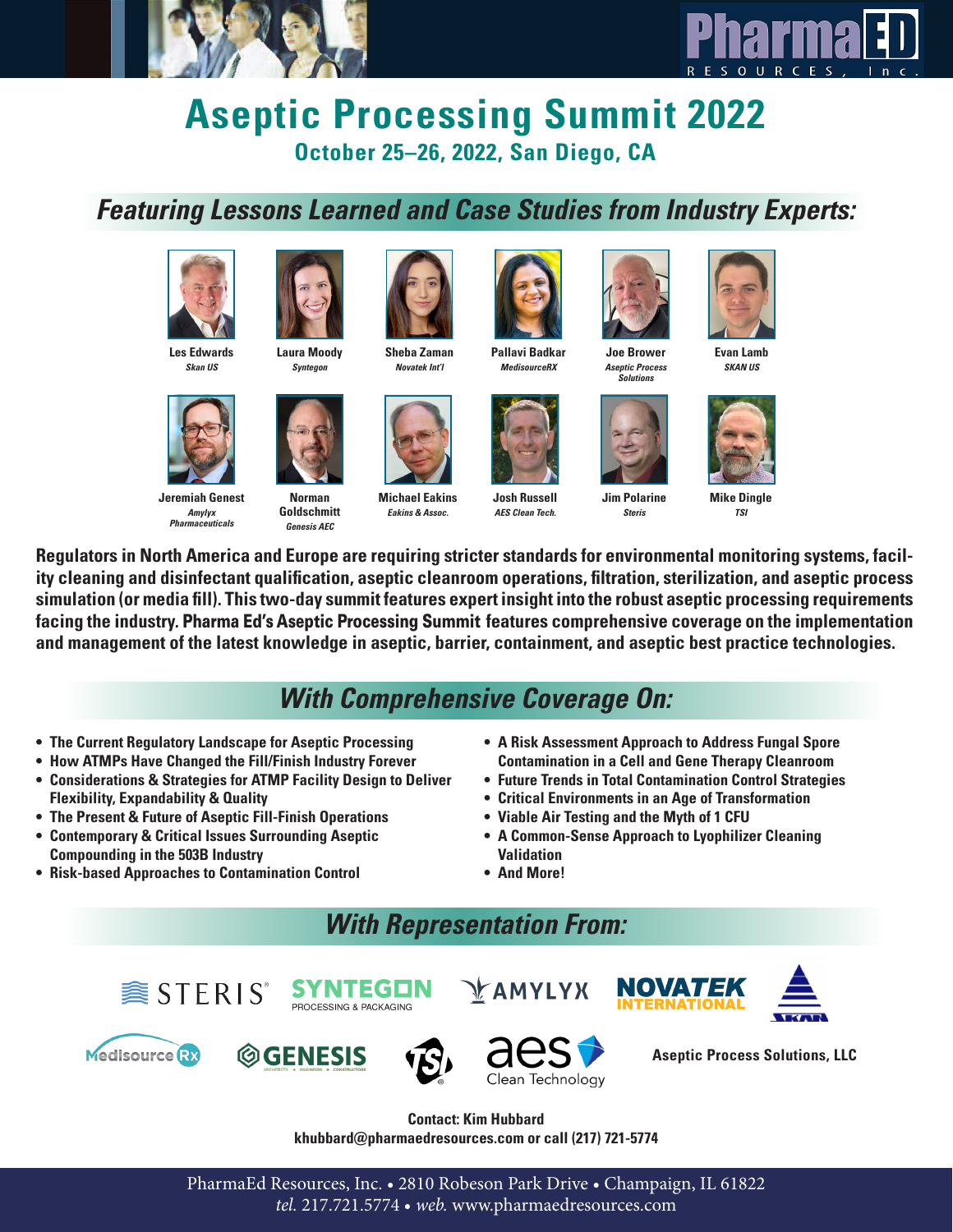# **Event Sponsors**









Innovative Microbiology Products



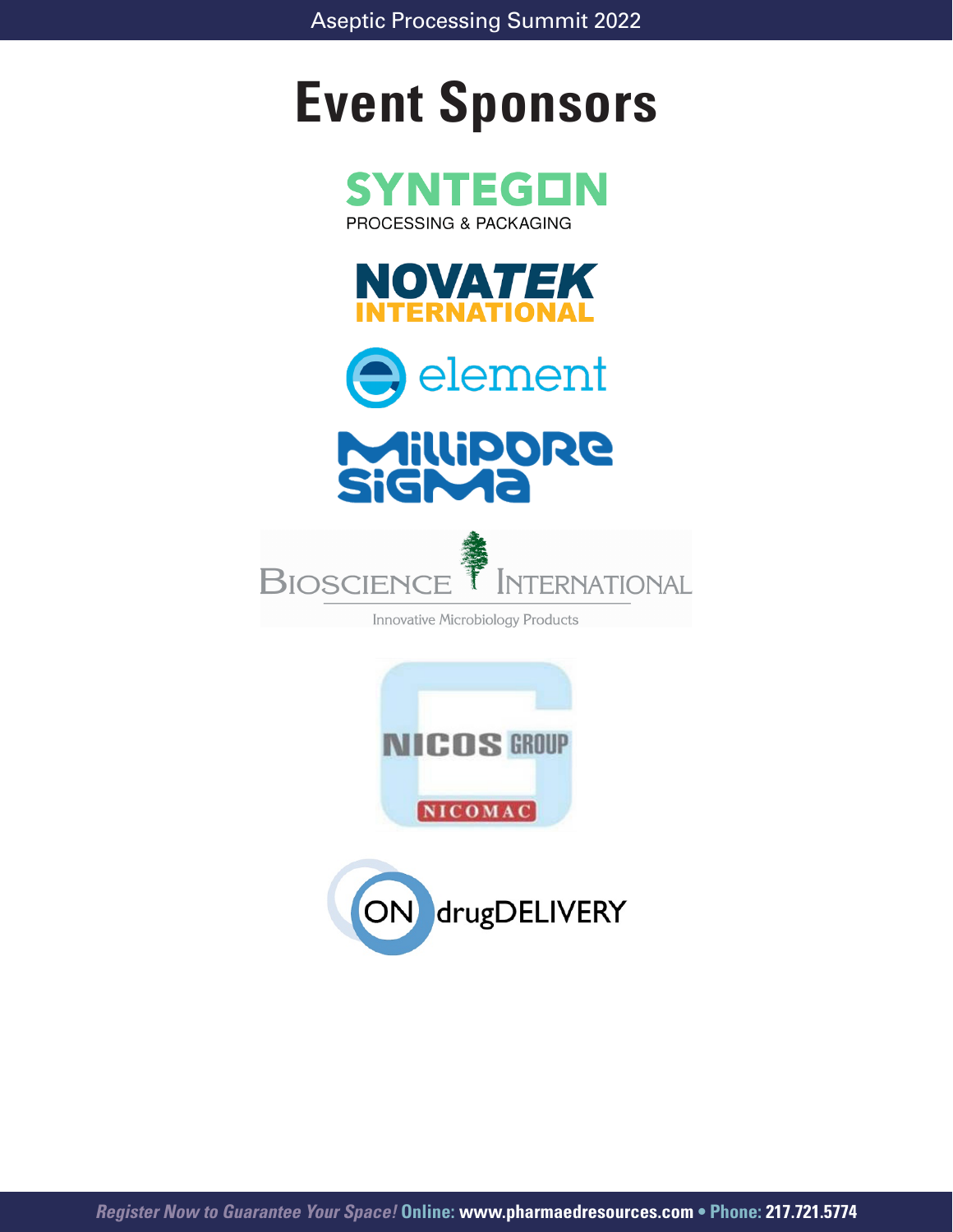## **Tuesday, October 25, 2022**

**8:30** *Registration & Complimentary Breakfast*



**9:10** *Chairperson Michael Eakins' Welcome & Opening Remarks*

**9:15 The Current Regulatory Landscape for Aseptic Processing** 

## *Michael Eakins, Principal Consultant, Eakins & Associates*

**While the FDA's Guidance** *Sterile Drug Products Produced by Aseptic Processing—Current Good Manufacturing Practice* **has remained unchanged since 2004, the European Union's GMP guidance Annex 1,** *Manufacture of Sterile Medicinal Products* **issued in 1971 has undergone a series of minor revisions in 2005 to 2010 and a complete rewrite issued as a draft for comment in December 2017. Following a large number of substantial comments, Annex 1 was reissued February 2020 for comment. This second revision of the Annex 1 generated over 2,000 comments and there are reported plans to issue the final version by mid 2022. The presentation will discuss some of the major proposed changes to Annex 1.** 

**Since 2015, there have been numerous additions to the microbiology chapters in the USP which are relevant to aseptic processing. The recent changes to the <1229> series of chapters on sterilization methods for compendial articles will be reviewed in addition to other recent USP updates and new chapters on microbiology.**

## *Spotlight on Advanced Therapy Medicinal Products (ATMPs)*

#### **10:05 How ATMPs Have Changed the Fill/Finish Industry Forever**



*Laura Moody, Product Manager, Syntegon Pharma Technology, Inc.*

**The advent of cellular and molecular biotechnology has prompted an evolution in the pharmaceutical man-**

**ufacturing industry. Where high-speed, high-throughput fill/finish was once the gold standard, an increasing number of pharmaceutical manufacturers are investing in the development and commercialization of high value drug products that have very different fill/finish needs (i.e., isolators, 100% IPC, ready to use components, minimization of rejects, single-use fluid paths, etc). This presentation will highlight the changing requirements for** 

**downstream processing of small batch drugs, along with how machine manufactures are adapting to the evolving needs of the industry.**

**10:50 Midmorning Coffee and Networking Break**

## **11:20 Advanced Aseptic Processing for ATMPs**



## **Les Edwards, Vice President, Technology**  *and Business Development, SKAN US, & Evan Lamb, Applications Specialist, Cell and Gene Therapy, SKAN US*

**In the manufacturing of advanced therapy medicinal products (ATMP), the need of technologies transfer from traditional lab bench work to therapies' production and commercialization phases became a bigger challenge. Due to the process requirements of ATMP manipulation, a high sterility assurance is required all the way through the workflow process; from the sample collection to the cell handling and gene editing up to final fill and finish formulation. Isolators technology become a natural next step to increase cell and gene therapies production and their quality control. Recently developed isolators allow for upstream, downstream and aseptic filling steps to be performed in a closed system with a validated aseptic control environment avoiding cross-contamination.**

**12:05** *Complimentary Lunch*

#### **1:30 Considerations & Strategies for ATMP Facility Design to Deliver Flexibility, Expandability & Quality**

## **Josh Russell, Vice President, Sales and**  *Marketing, AES Clean Technology*

**Advanced Therapy Medicinal Products (ATMPs) stretch current and historic paradigms within the industry. The proven technologies and facility designs for bulk biologic aseptic manufacturing are challenged to meet the needs of low volume, high mix these patient centered products require. Translating lab based manual production practices to clinical and commercial scales have unique impacts on facility and equipment design that have to be considered to safe guard product quality and safety. As a consequence, new approaches to facility design, personnel/material flows, containment, and equipment are being implemented. The presentation will discuss cleanroom design, equipment integration and HVAC considerations and best practices for a variety of ATMP applications for autologous and allogeneic applications, and facility design approaches for rapid scaling of production processes without disruption of existing operations.**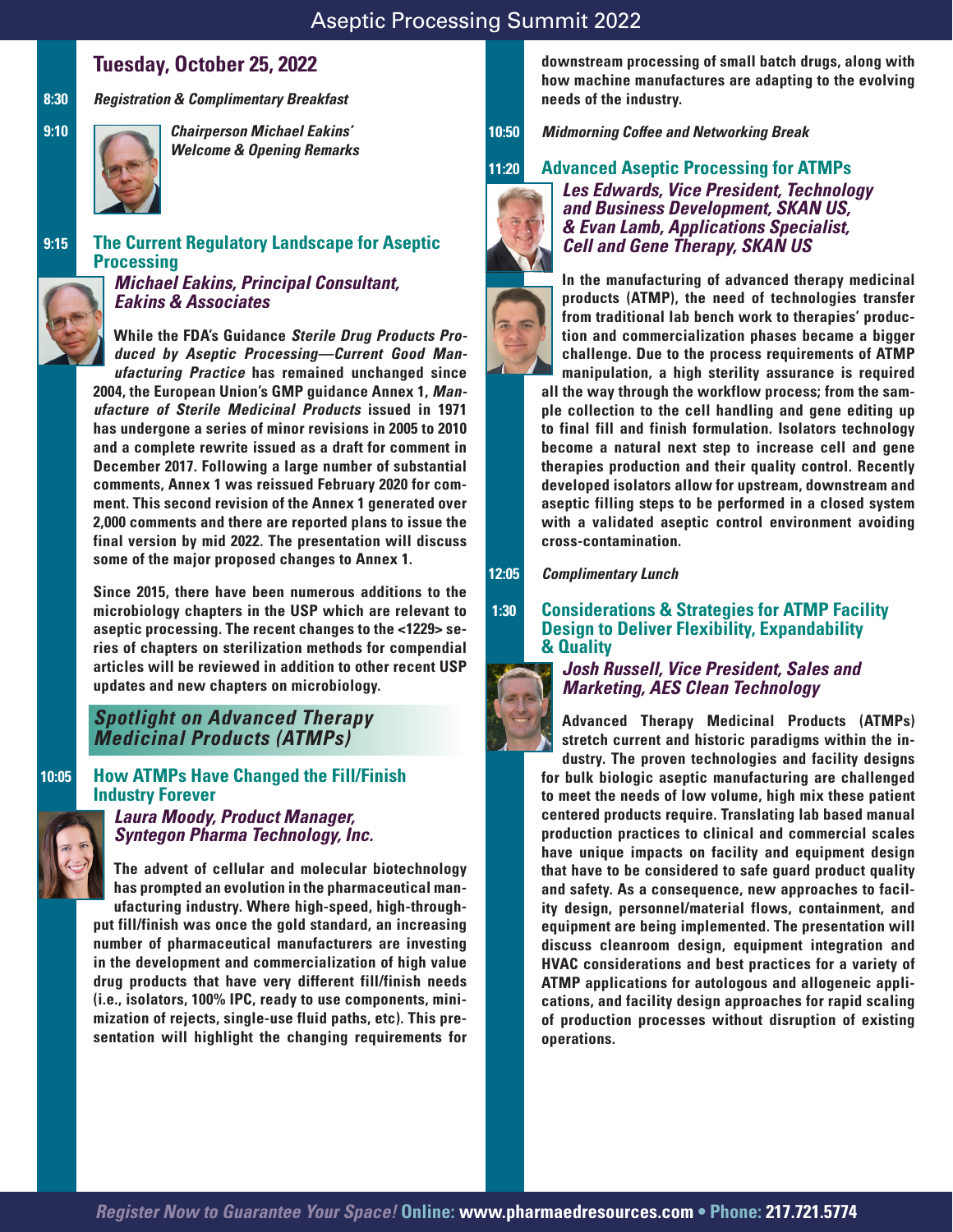## *Panel Discussion: Ask the Experts*

#### **2:15 The Present & Future of Aseptic Fill-Finish Operations**

**Moderator: Michael Eakins, Eakins & Associates, Inc.**



**Panelists:**

- **• Laura Moody, Syntegon Pharma Technology, Inc.**
- **• Les Edwards and Evan Lamb, SKAN US**
- **• Josh Russell, AES Clean Technology**
- **• Evan Lamb, SKAN US**

**Participants:** 

**The Audience**

**3:00 Afternoon Coffee & Networking Break**

## *Critical Issues—Aseptic Compounding*  **in the 503B Industry**

**3:30 Aseptic Compounding in the 503B Industry: Challenges and Mitigations** *Pallavi Devurkar-Badkar, Director* 

**of Operations-503b, MedisourceRx**

**The NECC tragedy in the compounding industry prompted Congress to sign the Drug Quality and Security Act (DQSA) with the goal of preventing future tragedies. The 503B Outsourcing Facility designation originated from the DQSA. This type of facility is a primary and preferred manufacturing source of drugs on shortage. They also may manufacture sterile injectables from non-sterile APIs from the FDA approved bulk list. The challenge for this entity is that 503B's must follow cGMP but payers request small batch sizes of several types of drugs packaged in various containers. While it is most ideal to employ automatic filling machines to ensure sterility assurance of aseptic processing of drugs, these technologies are cost prohibitive, inefficient in changeover, and often not flexible in container choice. Therefore, manual aseptic processing (MAP) is often employed in this industry as well as in traditional compounding pharmacies. While MAP allows for an increased flexibility of the containers used and drug formulations produced, there is a high risk of contamination from human interventions.** 

**The goal of this presentation is to discuss various approaches to mitigate the challenges of semi-automatic aseptic processing using best practice aseptic**  **techniques to ensure sterility during critical human interventions. Select small batch filling and finishing equipment, closed ready-to-fill systems, and single-use aseptic processing supplies will also be discussed as aids in achieving sterility with MAP. Finally, the importance of sourcing injectable-grade APIs as a manufacturer's responsibility in preventing adverse drug events will also be discussed.**

**4:15** *End of Day One*

## **Wednesday, October 26, 2022**

**8:30** *Complimentary Breakfast*

*Critical Issues—Risk-based Approaches to Contamination Control*

#### **9:15 Contamination Control, Risk, and the Quality Management System**

*Jeremiah Genest, Head of Quality Management Systems, Amylyx Pharmaceuticals*

**Contamination Control is a fairly wide term used to mean "getting microbiologists out of the lab" and involved in risk management and the quality management system. This presentation will evaluate best practices in building a contamination control strategy and ensuring its use throughout the quality system. Leveraging a House of Quality approach, participants will learn how to: create targeted/ risk based measures of contamination avoidance; implement key performance indicators to assess status of contamination control; and ensure a defined strategy for deviation management (investigations), CAPA and change management.**

## **10:00 A Risk Assessment Approach to Address Fungal Spore Contamination in a Cell and Gene Therapy Cleanroom**

*Jim Polarine, Senior Technical Service Manager, STERIS Corporation*

**This presentation will cover a risk-based approach to pass thru decon of critical items into cleanrooms and RABS. There will be a focus on how to control hard** 

**to kill fungal spores such as Aspergillus and Chaetomium as well as bacterial spores and viruses. Recent case studies from the past few months in cell and gene therapy and compounding pharmacies will be discussed in relation to pass thru decon. Published data will also be mentioned to convey effective methods in control bioburden into the APA. This presentation well be a holistic approach to controlling bioburden from entering cleanrooms and controlled rooms.**

**10:45 Midmorning Coffee and Networking Break**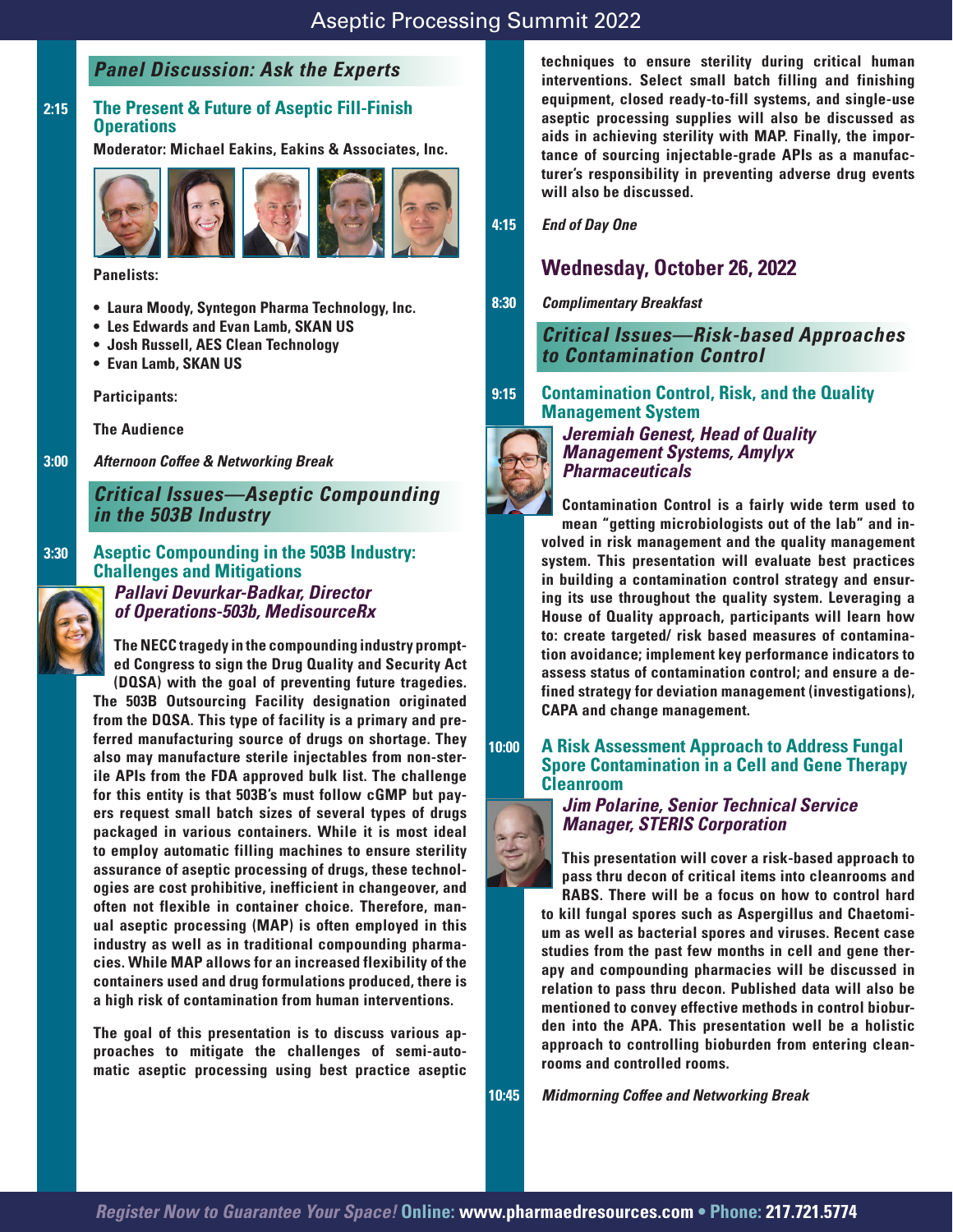## Aseptic Processing Summit 2022



## **11:15 Future Trends in Total Contamination Control Strategies**

## *Sheba Zaman, Head of Product Specialists and Training Services, Novatek International*

**The recent revision of Annex 1 encourages companies to develop a total contamination control strategy (CCS). A comprehensive strategy includes data from cleaning, environmental monitoring (EM), cleanroom qualification, media fills, and utility monitoring (UM). This enables expediting product development, improving quality, and reducing costs. Companies automating their trending often automate the elements of contamination control in hybrid systems, in isolation, or in data silos and this approach does not effectively facilitate root cause analysis or a comprehensive strategy for contamination control. As such, by the time the data from the various systems are correlated, and a trend is discovered, the underlying condition is likely to have changed.** 

**Based on Annex 1, a total contamination control strategy is achievable through both automation tools and a centralized program. It starts with proper cleaning, proper determination of Maximum Safe Carryover (MSC), a routine cleaning program, EM, UM, and personnel monitoring, which completes the contamination control cycle. For this presentation, we discuss elements of a sound CCS, routine trends and data analysis that support a total CCS, and trending for investigational purposes including root cause determination. Furthermore, how to correlate or centralize trending of disinfectant qualification, effectiveness of cleaning, EM, UM, and personnel qualification.**

#### **12:00** *Complimentary Lunch*

## *Panel Discussion—Ask the Experts*

#### **1:20 Contamination Control, Risk and Quality Management**

**Moderator: Michael Eakins, Eakins & Associates, Inc.**







**Panelists:**

- **Sheba Zaman, Novatek**
- **Jim Polarine, STERIS Corporation**
- **Jeremiah Genest, Amylyx Pharmaceuticals**

**Participants:** 

**The Audience**

## **2:00 Critical Environments in an Age of Transformation**

## *Norm Goldschmidt, President, Genesis*

**Designing, building and managing the critical environments required to assure the quality and safety of pharmaceutical products was never easy. Don't be-**

**lieve me? Read the literally hundreds of 483 warning letters and other citations issued by regulators for failures in this area. Many of these issues are associated with the products and processes we have been doing for nearly 50 years. How then, do we handle the new challenges presented by an industry that is in the grip of massive transformation?**

- **• Transformation of Modalities**
- **• Transformation of Technologies**
- **• Transformation of Expectations**
- **• Transformation of Understanding**

**Transformation yields uncertainty, but it also brings opportunity! In this talk, we will discuss navigating the above transformations in the design, construction and management of critical environments. We will address a number of challenges and the tools to make the most of these changes to drive efficiency and cost-effective operation.**

- **• ATMPs**
- **• Single-use technology**
- **• Closed processing**
- **• Robotics**
- **• Changing Regulations**
- **• Cleanroom Classification and Monitoring Changes**
- **• Elimination of Air Change Rates from Standards**

#### **2:45** *Afternoon Break*

## **3:05 Viable Air Testing and the Myth of 1 CFU** *Mike Dingle, Product Specialist, TSI*

**Annex 1 currently states the recommended limit of < 1 CFU/m<sup>3</sup> for air sampling in Grade A areas. This has led many to create a requirement for new air sampling equipment of being able to detect down to 1 CFU, whether it is an active air sampler or an instrument using an alternative microbiological method. This requirement is not complete and is insufficient to specify what is needed to be suitable for use. In order to determine what their true requirement should be, users need to understand what a CFU is and how it is detected; this is especially important if evaluating an alternative method that detects something other than CFUs. This presentation will discuss these topics and what should be considered in a detection requirement for air sampling equipment.**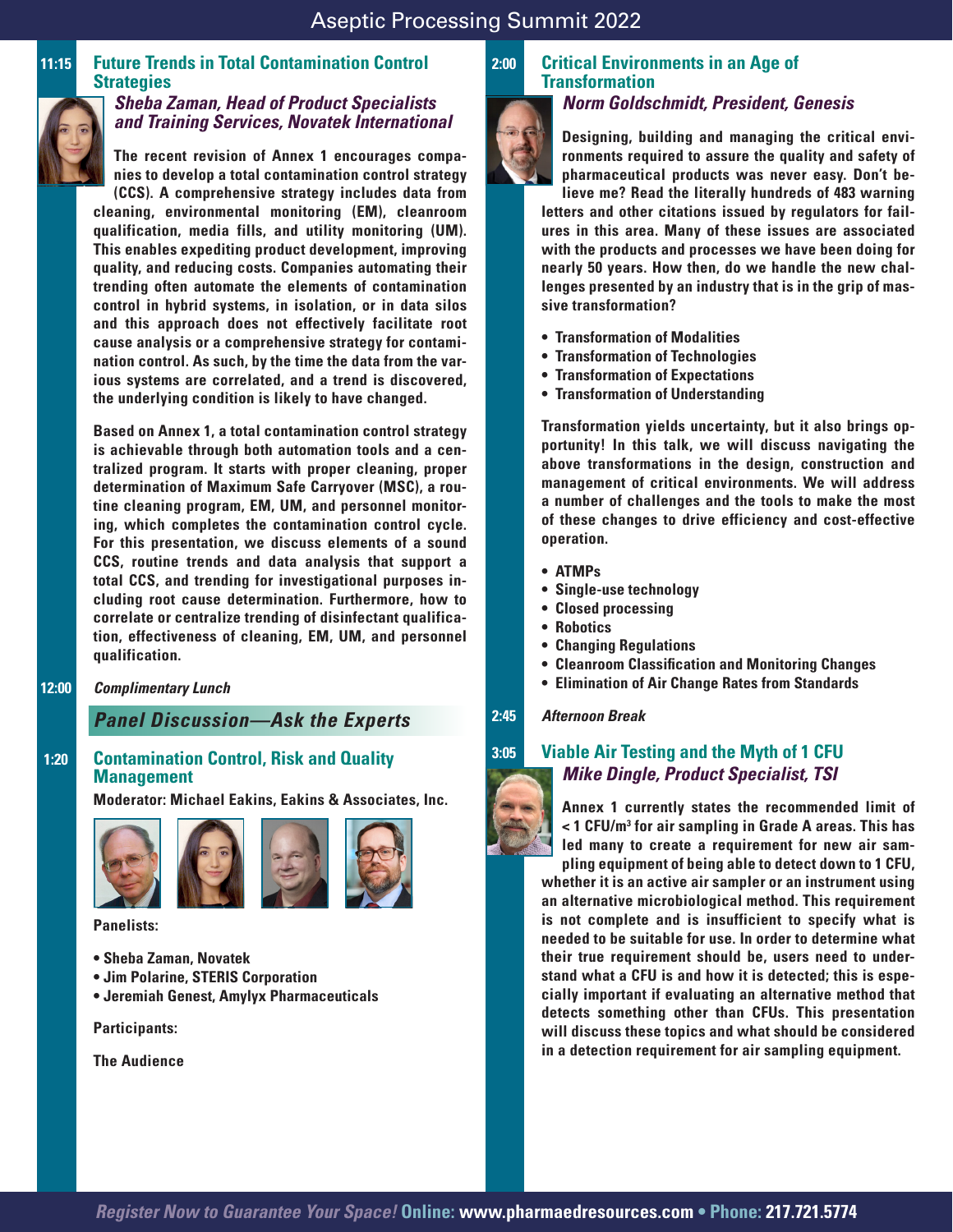

#### **3:50 A Common-Sense Approach to Lyophilizer Cleaning Validation Joe Brower, President, Aseptic Process**  *Solutions*

**Lyophilizers are huge consumers of Water for Injection during Clean in Place processes. This consumption is driven in part, by the conflation of lyophilizers with other process vessels. In fact, for most lyo process-**

**es, product contamination of the interior surfaces of the lyophilizer is minimal. This discussion puts forth a riskbased approach to cleaning evaluation and validation that results in limited sampling during qualification activities, shorter cycles, and reduced WFI usage overall.**

**4:35** *Close of Program*